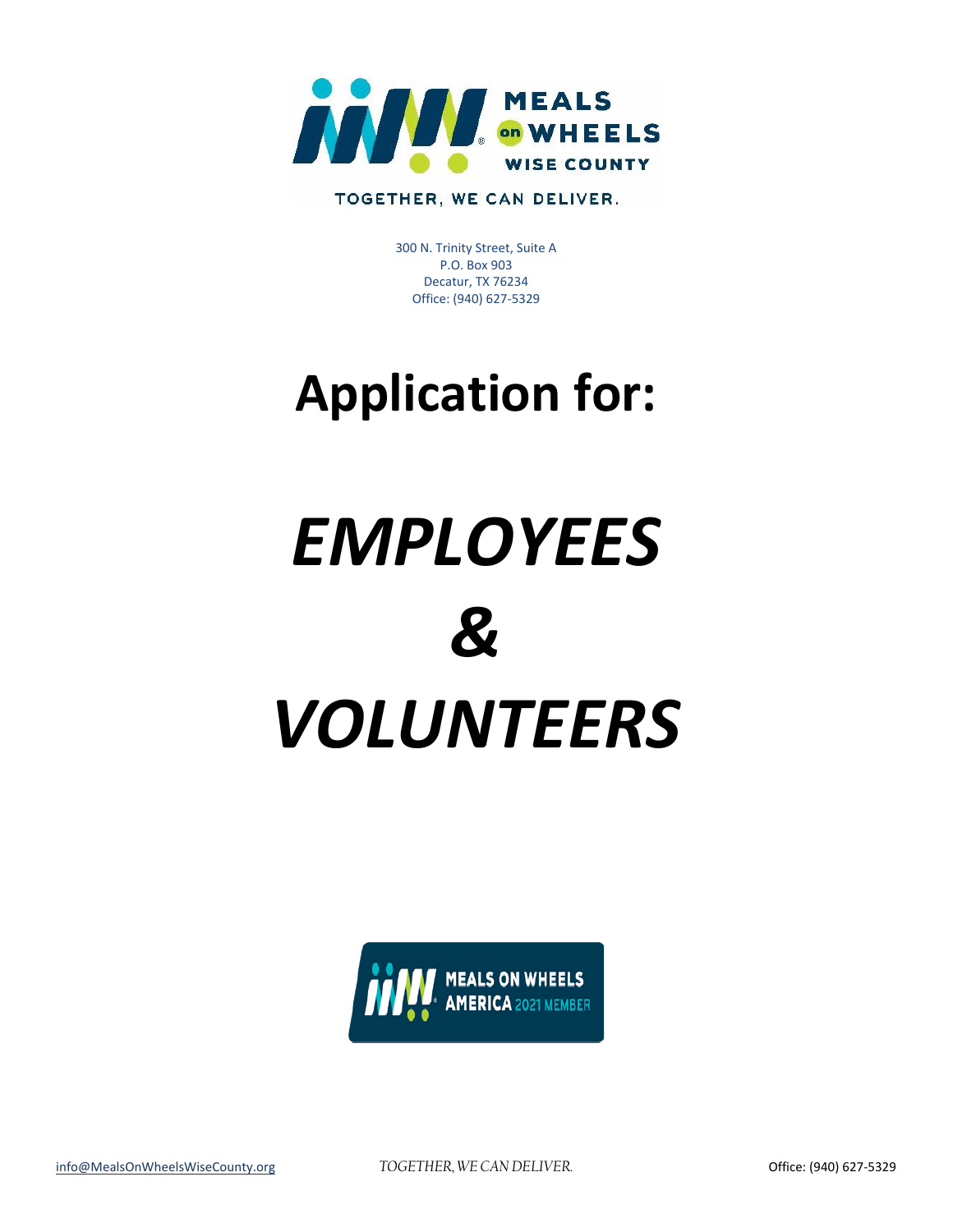

# Meals On Wheels Wise County

#### **EMPLOYEE / VOLUNTEER Application and Agreement Form**

| *Name of Parent or                                                                                                                            |                                                |  |
|-----------------------------------------------------------------------------------------------------------------------------------------------|------------------------------------------------|--|
|                                                                                                                                               |                                                |  |
| *If Employee / Volunteer is under 18 years, the parent or guardian must also complete an Employee / Volunteer application and agreement form. |                                                |  |
|                                                                                                                                               |                                                |  |
|                                                                                                                                               | Tele: ________________(H); ________________(O) |  |
|                                                                                                                                               |                                                |  |
|                                                                                                                                               |                                                |  |
| Company or Employee / Volunteer Group Name:                                                                                                   |                                                |  |
| Info needed for employment:                                                                                                                   |                                                |  |
| Date of Birth: ___________________________Driver's License No. _____________________Social Security #__________________________________       |                                                |  |
|                                                                                                                                               |                                                |  |
| (Tele. No.; Indicate Home, Work or Cell________________________________(Relationship)_______________________________                          |                                                |  |
| Do you have any friends/family members who are employed or Employee / Volunteer here? _____ Yes _____ No                                      |                                                |  |
|                                                                                                                                               |                                                |  |
| When are you available to work or Volunteer (specify hours of availability)?                                                                  |                                                |  |
| Monday __________Tuesday __________ Wednesday _________ Thursday __________ Friday _________                                                  |                                                |  |
| Saturday____________ Sunday ____________ Holidays only_________                                                                               |                                                |  |

Types of work you think you'd be most comfortable with: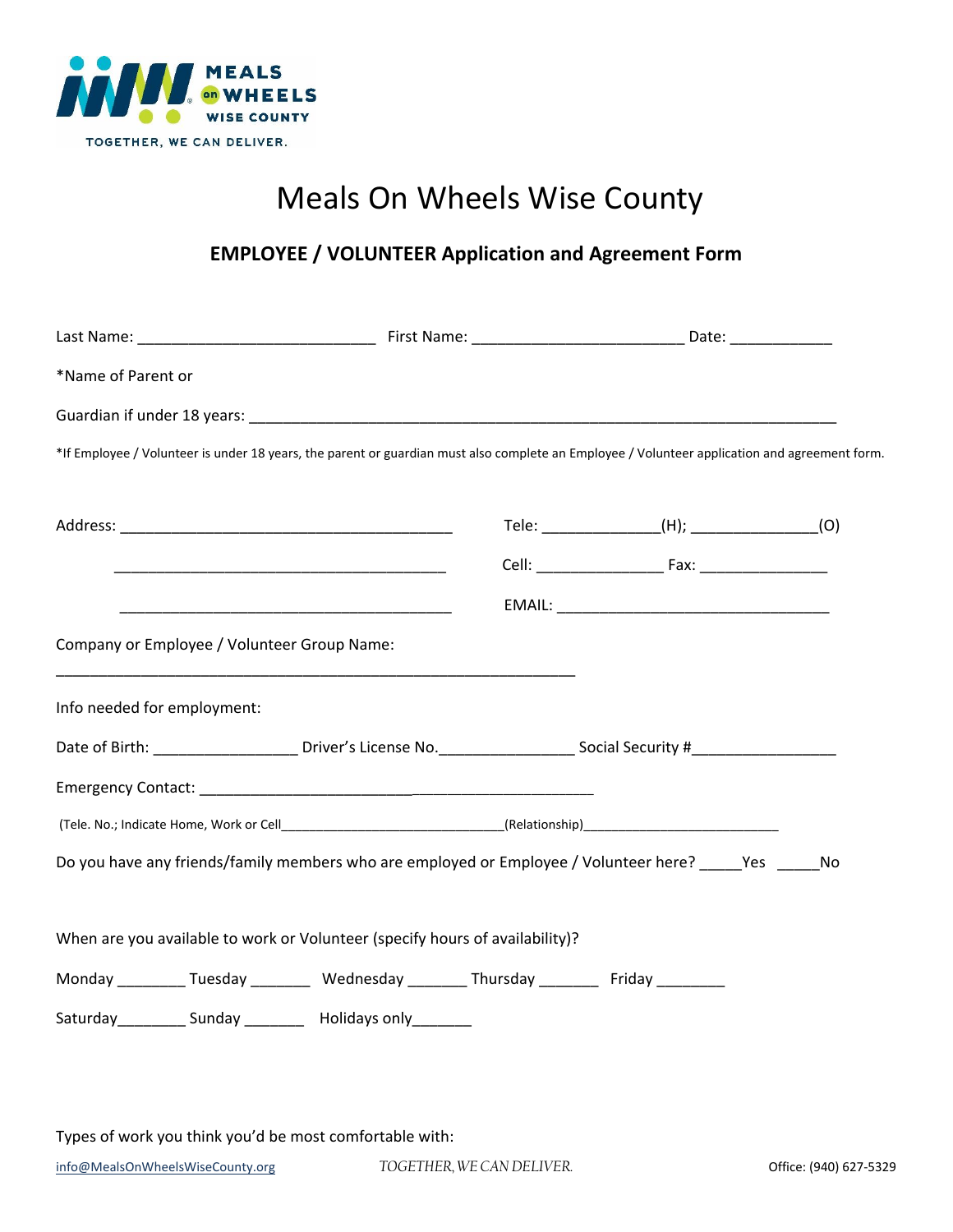| Helping with a fundraising activities                                                                                                                                                            | Delivering Meals            |  |
|--------------------------------------------------------------------------------------------------------------------------------------------------------------------------------------------------|-----------------------------|--|
| Working one on onewith client needs                                                                                                                                                              | __Helping at the office     |  |
| __ Helping with Residential Repairs                                                                                                                                                              | Helping at a senior center  |  |
| Kitchen Help, cooking packaging meals                                                                                                                                                            | __ Serving Congregate meals |  |
| List Your Past Employment or Volunteer Experiences:                                                                                                                                              |                             |  |
|                                                                                                                                                                                                  |                             |  |
|                                                                                                                                                                                                  |                             |  |
| ,我们也不能在这里的,我们也不能在这里的,我们也不能不能不能不能不能不能不能不能不能不能不能不能。""我们的,我们也不能不能不能不能不能不能不能不能不能不能不能                                                                                                                 |                             |  |
|                                                                                                                                                                                                  |                             |  |
|                                                                                                                                                                                                  |                             |  |
|                                                                                                                                                                                                  |                             |  |
|                                                                                                                                                                                                  |                             |  |
|                                                                                                                                                                                                  |                             |  |
|                                                                                                                                                                                                  |                             |  |
| Have you ever been adjudged civilly or criminally liable for abuse of an individual with disabilities? No___Yes___; Have<br>you been convicted of a crime? No___ Yes___ If yes, please describe: |                             |  |
|                                                                                                                                                                                                  |                             |  |

BACKGROUND CHECK: WCCA requires Employee / Volunteers working with individual consumers to submit to a background check. Criminal conviction does not necessarily bar an applicant from Employee / Volunteering. The nature of the offense will be taken into consideration before a decision is made. There is no fee on the part of the Employee / Volunteer for the background check. Screening must be completed before Employee / Volunteers begin working with consumers.

| I agree to have a background check. |                      |                   |
|-------------------------------------|----------------------|-------------------|
| Info needed for background check:   |                      |                   |
| Date of Birth:                      | Driver's License No. | Social Security # |
| Sex                                 | Race                 |                   |

REFERENCES: List two people, not related to you who have knowledge of your qualifications.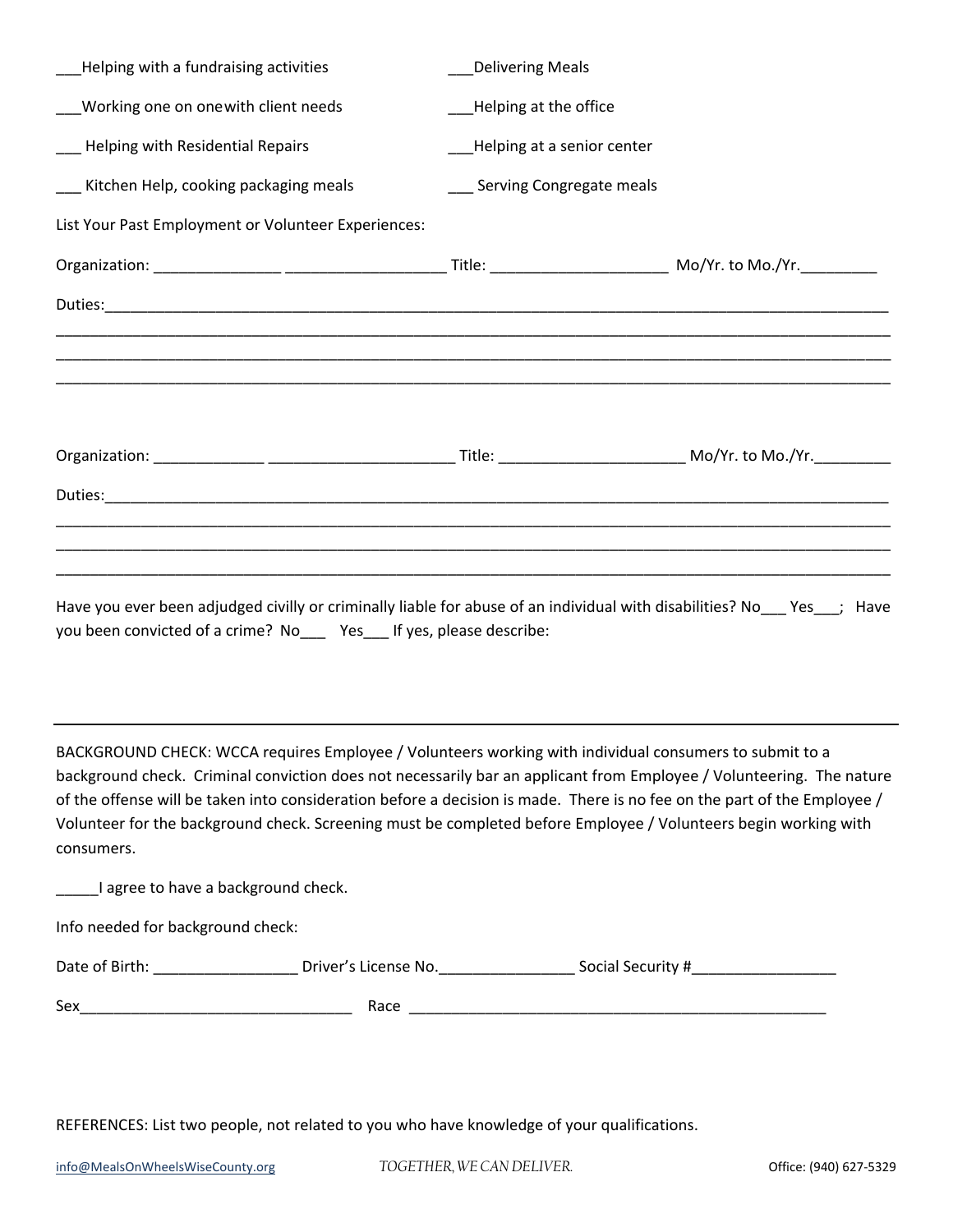| Name:                                     |  |
|-------------------------------------------|--|
| Tele. No.:_______________________________ |  |
|                                           |  |
| Name: Name:                               |  |
|                                           |  |
|                                           |  |

\_\_\_\_\_ I need the following accommodation(s) to work as an Employee / Volunteer: \_\_\_\_\_\_\_\_\_\_\_\_\_\_\_\_\_\_\_\_\_\_\_\_\_\_\_\_

As an Employee or Volunteer for WCCA, Inc., I agree to abide by all applicable rules and regulations of the agency. I understand that I will receive no monetary benefits in return for my Volunteer service and that WCCA may terminate this agreement at any time without prior notice for any reason. I hereby authorize WCCA to check my references, and I understand that a criminal background check is required.

I certify that my answers on this application are true and complete and that I have not knowingly withheld any information that might, if disclosed, affect my application unfavorably. I understand that any misrepresentation or omission of facts on this application could be cause for rejection of this application or dismissal.

I understand that after I submit my application, it will be reviewed and my eligibility for Employment or Volunteer work will be determined. I agree to an interview with the on-site manager and on site orientation to perform my Employee / Volunteer role.

I hereby Release and Waive liability against WCCA, Inc., a non-profit corporation, its directors, officers, employees and agents, its successors and assigns, for any injuries or illness that I myself or my dependent may suffer in connection with any Employee / Volunteer work for WCCA. Further, I agree that WCCA, Inc., is not liable for any damage to my property or my dependent's property resulting from working or volunteering for WCCA. I agree that this release is as broad and inclusive as permitted by the laws of the State of Texas.

| <b>Employee / Volunteer Signature:</b> |  |
|----------------------------------------|--|
|----------------------------------------|--|

| <b>Employee / Volunteer Signature:</b> | Date |
|----------------------------------------|------|
|----------------------------------------|------|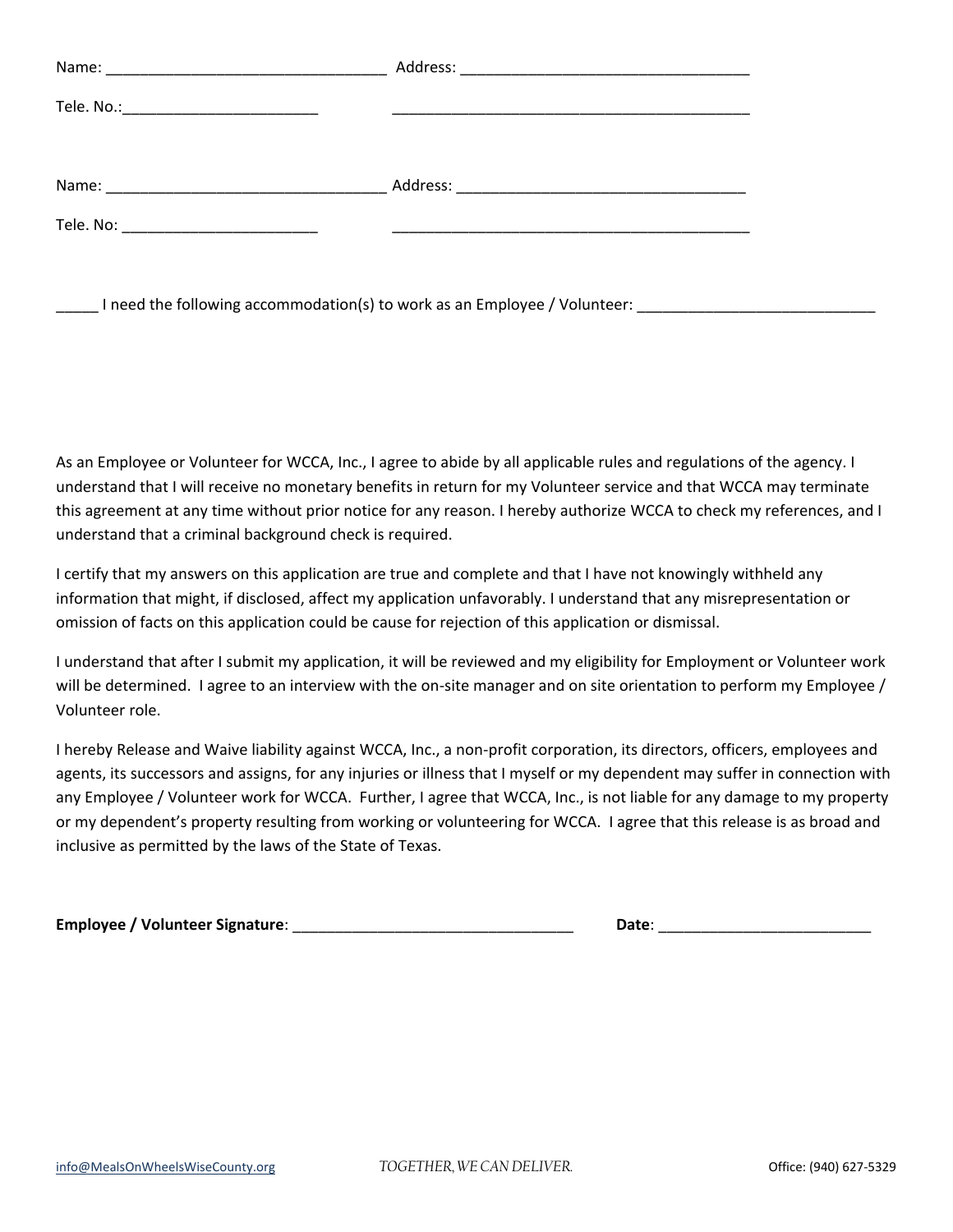

Office: (940) 627-5329 300 N. Trinity Street, Suite A P.O. Box 903 Decatur, TX 76234

Periodically, our local news media will photograph or film our Meals on Wheels program to help bring attention in the community. Please indicate your permission below to be filmed or photographed for these purposes. Thank you.

I hereby grant Wise County Committee on Aging, Inc. (WCCA), permission to interview me and/or use my likeness in photograph(s)/video in any and all of its publications and in any and all other media, whether now known or hereafter existing, controlled by Wise County Committee on Aging, Inc. (WCCA). I will make no monetary or other claim against Wise County Committee on Aging, Inc. (WCCA), for the use of the interview and/or the photograph/video.

| Date_________________ |
|-----------------------|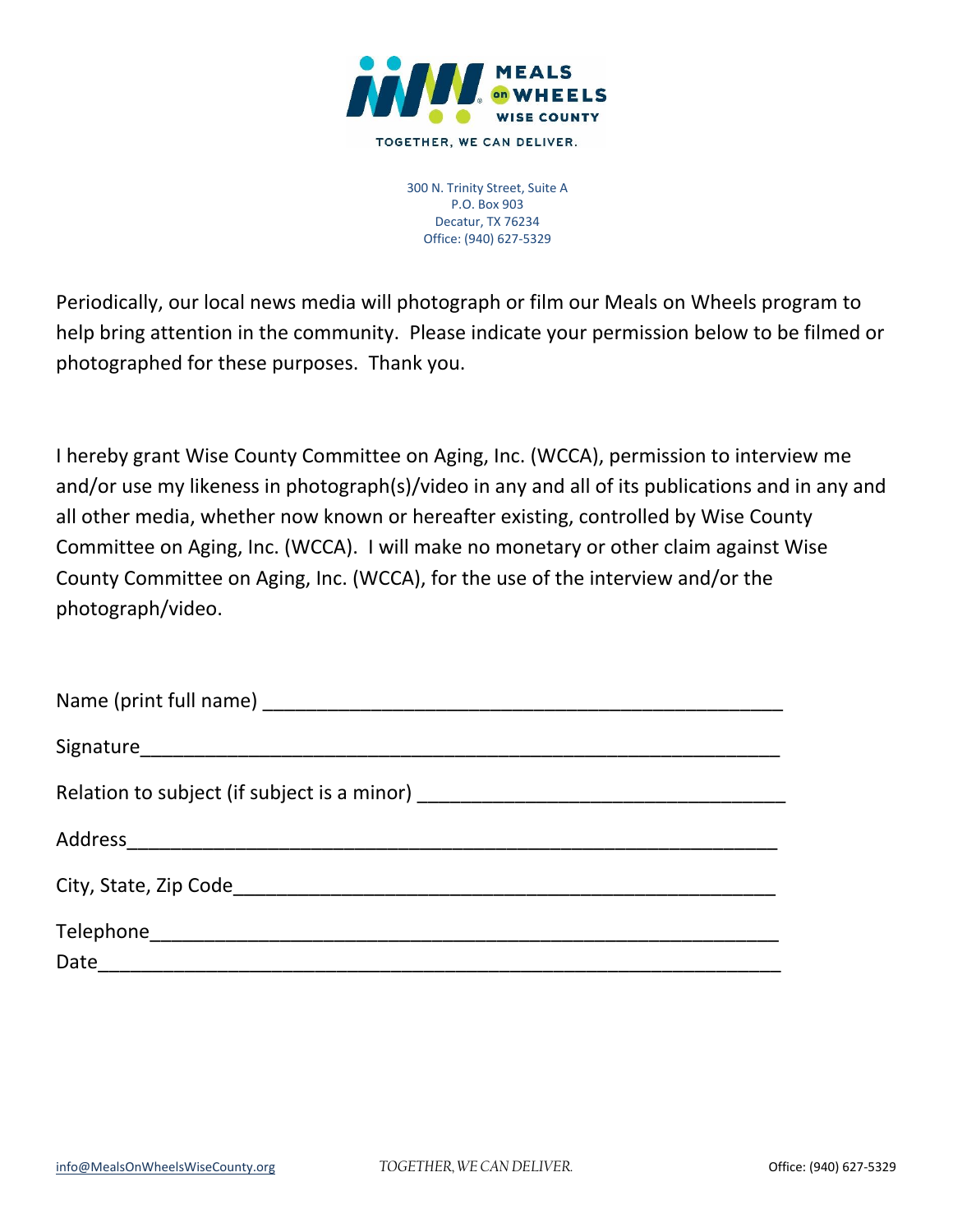

300 N. Trinity Street, Suite A P.O. Box 903 Decatur, TX 76234 Office: (940) 627-5329

## **DPS Computerized Criminal History (CCH) Verification (AGENCY COPY)**

I, \_\_\_\_\_\_\_\_\_\_\_\_\_\_\_\_\_\_\_\_\_\_\_\_\_\_\_\_\_\_\_\_\_\_\_\_\_\_\_\_\_\_\_\_\_\_\_\_\_, acknowledge that a Computerized Criminal History (CCH)

Applicant, Employee or Employee / Volunteer Name (Please Print)

will be performed by accessing the Texas Department of Public Safety Secure Website and will be based on Name and DOB identifiers I supply. (This is not a consent form) Authority for this agency to access an individual's criminal history data may be found in Texas Government Code 411; Subchapter F.

Name-based information is not an exact search and only fingerprint record searches represent true identification to criminal history, therefore the organization conducting the criminal history check is not allowed to discuss with any criminal history record information obtained using this method. The agency may request that I have fingerprint search performed to clear any misidentification based on the result of the Name & DOB search. Once this process is completed the information on my fingerprint criminal history record may be discussed with me.

#### **(This copy must remain on file by your agency. Required for future DPS Audits)**

|                                                                     | <b>Please Check and Initial Each Applicable Space</b>   |
|---------------------------------------------------------------------|---------------------------------------------------------|
| Signature of Applicant or Employee                                  | <b>CCH Report Printed:</b>                              |
|                                                                     | $YES$ NO ____<br><b>Initials</b>                        |
| <b>DATE</b>                                                         |                                                         |
| WISE COUNTY COMMITTEE ON AGING/MEALS ON<br>WHEELS WISE COUNTY TEXAS | Employee_______ Vol/Contractor_______ _________Initials |
|                                                                     |                                                         |
| <b>WCCA Representative Name (Please Print)</b>                      | Date Printed: _______________<br><b>Initials</b>        |
|                                                                     | Destroyed Date: _____________<br>Initials               |
| Signature of WCCA Representative                                    | <b>Retain in your files</b>                             |
| <b>DATE</b>                                                         |                                                         |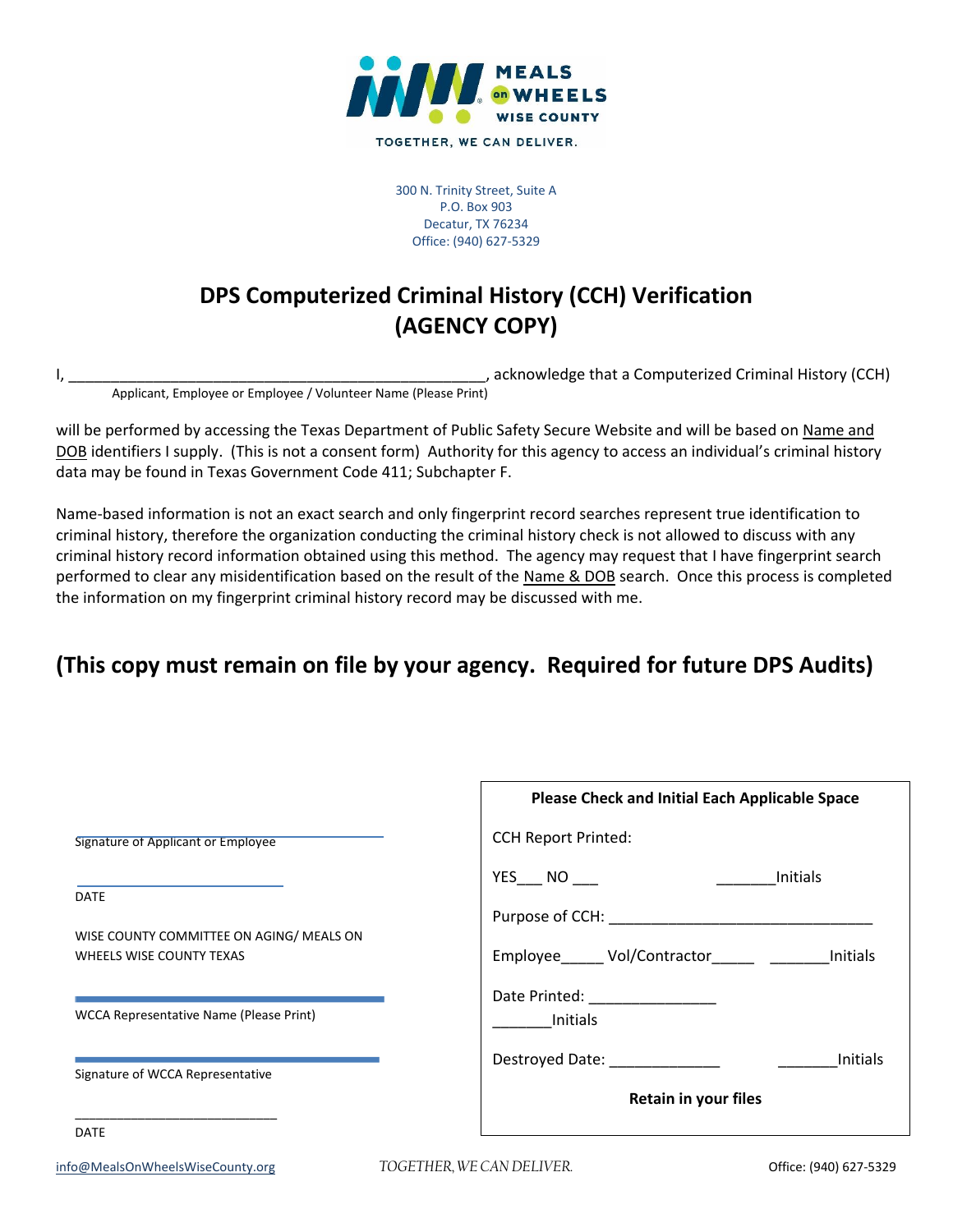

300 N. Trinity Street, Suite A P.O. Box 903 Decatur, TX 76234 Office: (940) 627-5329

# Employee / Volunteer Job Description

As a Employee / Volunteer for the WCCA, there are several guidelines that must be followed in order to ensure your safety as a Employee / Volunteer and the safety of our clients who receive home-delivered meals. Please keep these guidelines in mind whenever you deliver meals:

- 1. Always make contact with client. *Never just leave a meal on doorsteps, porches, or doorways.*
- 2. If at any time you feel the client is in medical distress, call 911 first & then call the Executive Director or his/her appointed representative to report the incident.
- 3. Report any suspected case of abuse, neglect, or injury to the Executive Director or his/her appointed representative.
- 4. If a client donates, mark the amount in the donations space of the route sheet and place the donation in the pouch designated for your route.
- 5. Always sign the bottom of the route sheet & record the approximate time taken to deliver all meals on your route.
- 6. If someone does not answer the door, 1) CALL THEM their number is provided on the route sheet, 2) Leave a "Sorry we missed you" flyer on their door. 3) Mark route sheet with an A. Please be sure to inform the Executive Director or the Office Manager that the client was not home.
- 7. Treat all clients with respect and dignity while making every effort to respect and honor their privacy.
- 8. Always call the WCCA business office at (940) 627-5329 should you ever need assistance or have any questions.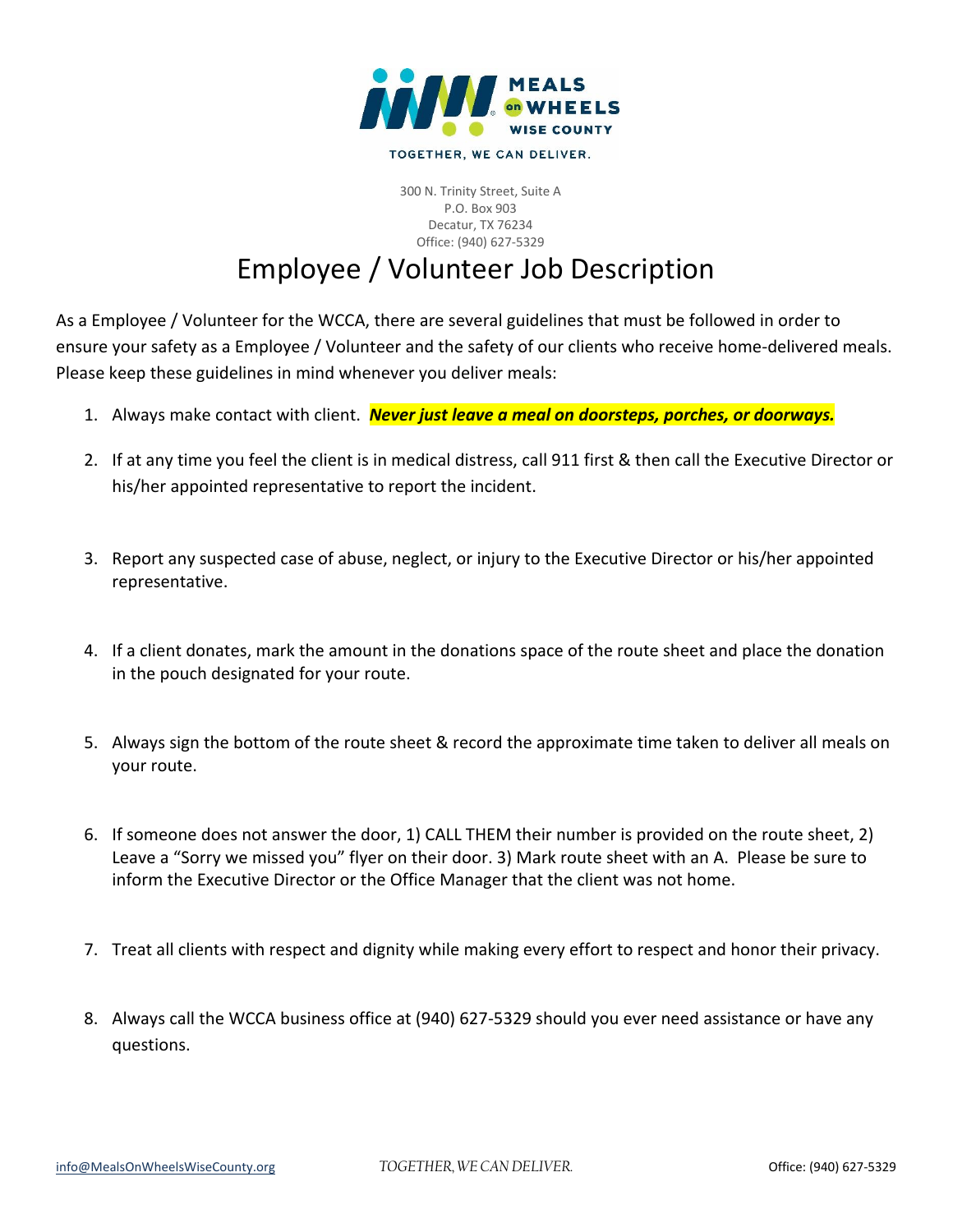

300 N. Trinity Street, 300 N. Trinity Street, Suite A P.O. Box 903 Decatur, TX 76234 Office: (940) 627-5329

# Employee / Volunteer Training Guide

#### I. **OLDER AMERICANS ACT OF 1965 (Public Law 89-73)**

AN ACT To provide assistance in the development of new or improved programs to help older persons through grants to the States for community planning and services and for training, through research, development, or training project grants, and to establish within the Department of Health, Education, and Welfare an operating agency to be designated as the ''Administration on Aging''.

One particular section or Title of this law is the basis for our program (Title III- Grants for State and Community Programs on Aging). Some of the objectives of this law are:

- Efficient community services, including nutrition services, access to low-cost transportation, in-home services, and disease and health prevention programs.
- Freedom, independence, and the free exercise of individual participation in the planning and managing their own lives, full participation in the planning and operation of communitybased services and programs provided for their benefit, and protection against abuse, neglect, and exploitation.
- "Older Individual" is defined as a person 60 years of age or older.
- "Disability" is defined as a disability attributable to mental or physical impairments that result in substantial functional limitation in one or more areas of major life activity, such as mobility, receptive and expressive language, self-direction, or cognitive functioning.

#### II. **Home Delivered Meal Program**

- Provide older individuals, five or more days a week, at least one home-delivered hot, cold, frozen, dried, canned, or supplemental foods meal per day.
- Meals must comply with the Dietary Guidelines for Americans and provide minimum  $1/3^{rd}$ daily recommended allowances.

#### a. **Meal Delivery Guidelines**

As an Employee / Volunteer for WCCA, there are several guidelines that must be followed in order to ensure your safety as an Employee / Volunteer and the safety of our clients who receive home-delivered meals. Please keep these guidelines in mind as you deliver the meals:

- Meals should be picked up at WCCA main office located at 300 N. Trinity, Decatur, TX between 10:00AM and 10:45AM. Or at the kitchen in Chico 400 South Hovey from 10:15 to 10:45
- Remember to handle the food containers carefully because they are hot.
- Always make contact with the client. *Do not just leave the meal on doorsteps, porches, or doorways.*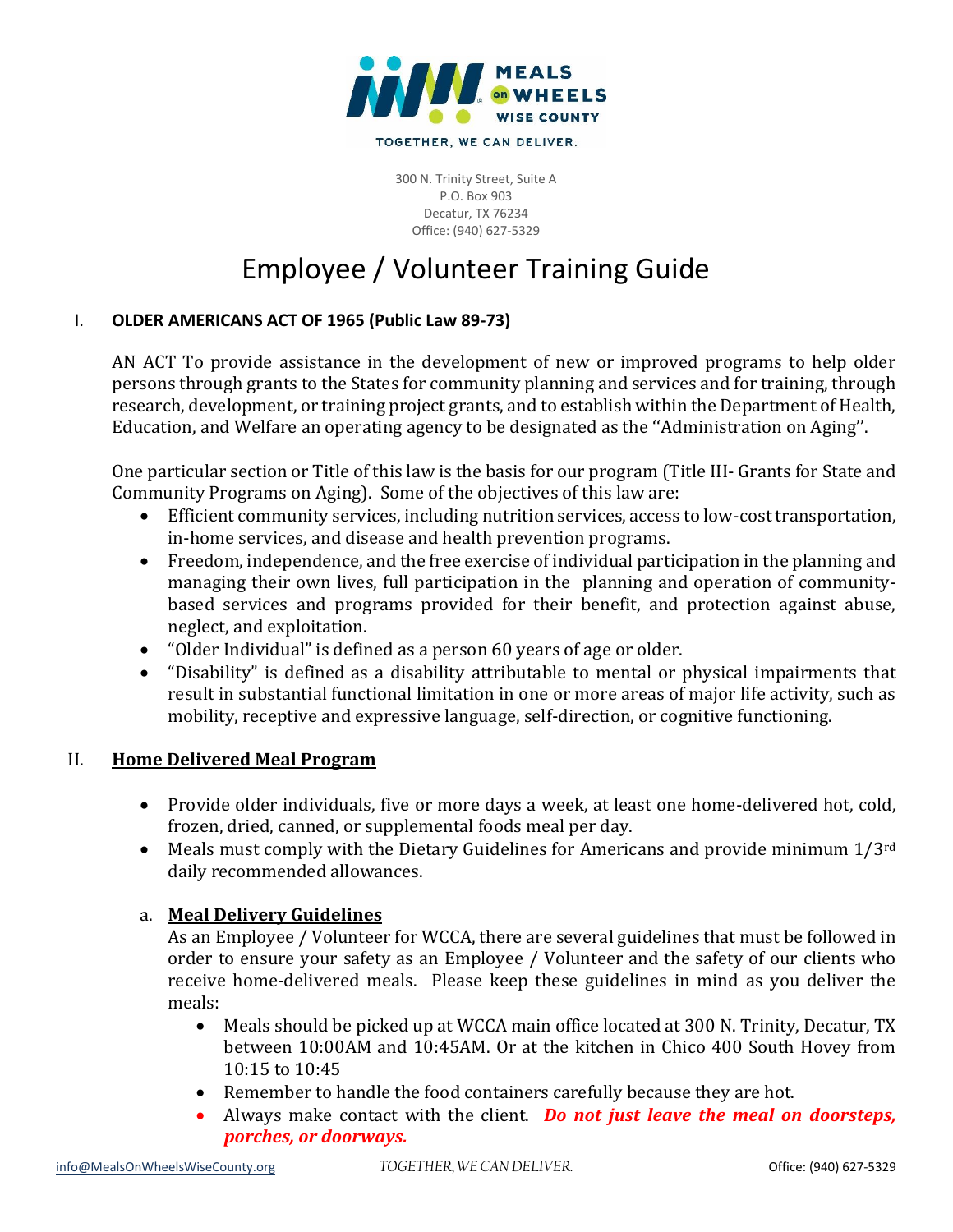- If at any time you feel the client is in medical distress, call 911 first & then call the Executive Director or his/her appointed representative to report the incident.
- Report any suspected case of abuse, neglect, or injury to the Executive Director or his/her appointed representative.
- If a client makes a donation, mark the amount in the donations space of the route sheet and place the donation in the pouch designated for your route.
- Always sign the bottom of the route sheet & record the approximate time taken to deliver all meals on your route.
- If someone does not answer the door; 1) CALL THEM their number is provided on the route sheet, 2) Leave an "Sorry we missed you" flyer on their door. 3) Mark route sheet with an A. Please be sure to inform the Executive Director or the Office Manager.
- Treat all clients with respect and dignity while making every effort to respect and honor their privacy.
- Always call the WCCA business office at (940) 627-5329 should you ever need assistance or have any questions.

#### b. **Client Confidentiality**

It is important to remember that you must respect the dignity and privacy of our clients. You must remember that client information is confidential.

#### III. **Transportation Program**

WCCA maintains several vehicles. We provide a "on-demand" response program for older individuals during the hours of 8:30AM to approximately 4:00PM, Monday through Friday, except holidays. In anticipation of increased older individual transportation demands, WCCA has entered into a contractual arrangement with Texoma Area Paratransit System (TAPS) to provide transportation to qualified older individuals. These rides are coordinated at least 48 hours in advance (effective June 1, 2015) by completion & submission of WCCA/TAPS transportation log and are forwarded via email by the team at the WCCA office.

#### IV. **Preventative Health Program**

Services in our program consist of assisting with safety or adaptive aids. This program has very limited funding. Clients are also referred to other community services for assistance.

I, \_\_\_\_\_\_\_\_\_\_\_\_\_\_\_\_\_\_\_\_\_\_\_\_\_\_\_\_\_\_\_\_\_\_\_\_\_\_\_\_\_\_\_, acknowledge that I have received a copy of the WCCA Employee / Volunteer Training Guide and Job Description. I have received information on the Older Americans Act of 1965, Client Confidentiality, & other programs offered by WCCA as well as appropriate transportation policies and procedures.

\_\_\_\_\_\_\_\_\_\_\_\_\_\_\_\_\_\_\_\_\_\_\_\_\_\_\_\_\_\_\_\_\_\_\_\_\_\_\_\_\_\_\_\_\_\_\_ \_\_\_\_\_\_\_\_\_\_\_\_\_\_\_\_\_\_\_\_\_\_\_\_\_\_\_\_\_\_\_

\_\_\_\_\_\_\_\_\_\_\_\_\_\_\_\_\_\_\_\_\_\_\_\_\_\_\_\_\_\_\_\_\_\_\_\_\_\_\_\_\_\_\_\_\_\_\_\_\_\_\_\_\_\_\_\_\_\_\_\_\_\_\_\_\_\_\_\_\_\_\_\_\_\_\_\_\_\_\_\_\_\_\_\_\_\_\_\_\_\_\_\_\_\_\_\_\_\_\_\_\_\_\_\_\_\_\_\_\_\_\_\_\_\_\_\_\_\_\_

Signature Date

Training was provided on the following date(s):\_\_\_\_\_\_\_\_\_\_\_\_\_\_\_\_\_\_\_\_\_\_\_\_\_\_\_\_\_\_\_\_\_\_\_\_\_\_\_\_\_\_\_\_\_\_\_\_\_\_\_\_\_\_\_\_\_\_\_\_\_\_\_\_

Trainer was: